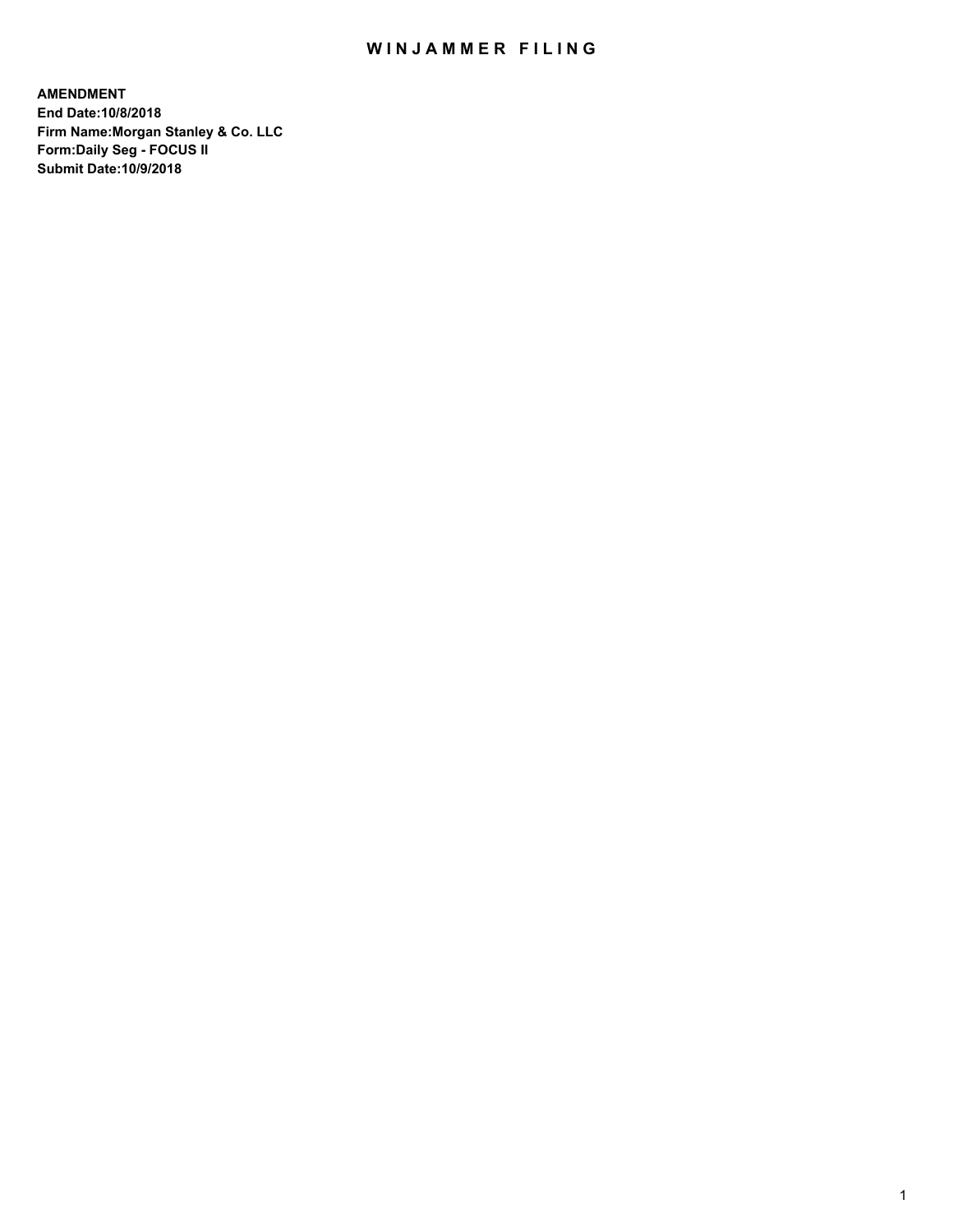**AMENDMENT End Date:10/8/2018 Firm Name:Morgan Stanley & Co. LLC Form:Daily Seg - FOCUS II Submit Date:10/9/2018 Daily Segregation - Cover Page**

| Name of Company                                                                                                                                                                                                                                                                                                                | Morgan Stanley & Co. LLC                        |
|--------------------------------------------------------------------------------------------------------------------------------------------------------------------------------------------------------------------------------------------------------------------------------------------------------------------------------|-------------------------------------------------|
| <b>Contact Name</b>                                                                                                                                                                                                                                                                                                            | <b>Ikram Shah</b>                               |
| <b>Contact Phone Number</b>                                                                                                                                                                                                                                                                                                    | 212-276-0963                                    |
| <b>Contact Email Address</b>                                                                                                                                                                                                                                                                                                   | lkram.shah@morganstanley.com                    |
| FCM's Customer Segregated Funds Residual Interest Target (choose one):<br>a. Minimum dollar amount: ; or<br>b. Minimum percentage of customer segregated funds required:% ; or<br>c. Dollar amount range between: and; or<br>d. Percentage range of customer segregated funds required between:% and%.                         | 280,000,000<br><u>0</u><br><u>00</u><br>00      |
| FCM's Customer Secured Amount Funds Residual Interest Target (choose one):<br>a. Minimum dollar amount: ; or<br>b. Minimum percentage of customer secured funds required:% ; or<br>c. Dollar amount range between: and; or<br>d. Percentage range of customer secured funds required between:% and%.                           | 140,000,000<br><u>0</u><br>00<br>0 <sub>0</sub> |
| FCM's Cleared Swaps Customer Collateral Residual Interest Target (choose one):<br>a. Minimum dollar amount: ; or<br>b. Minimum percentage of cleared swaps customer collateral required:% ; or<br>c. Dollar amount range between: and; or<br>d. Percentage range of cleared swaps customer collateral required between:% and%. | 92,000,000<br><u>0</u><br>0 Q<br>00             |

Attach supporting documents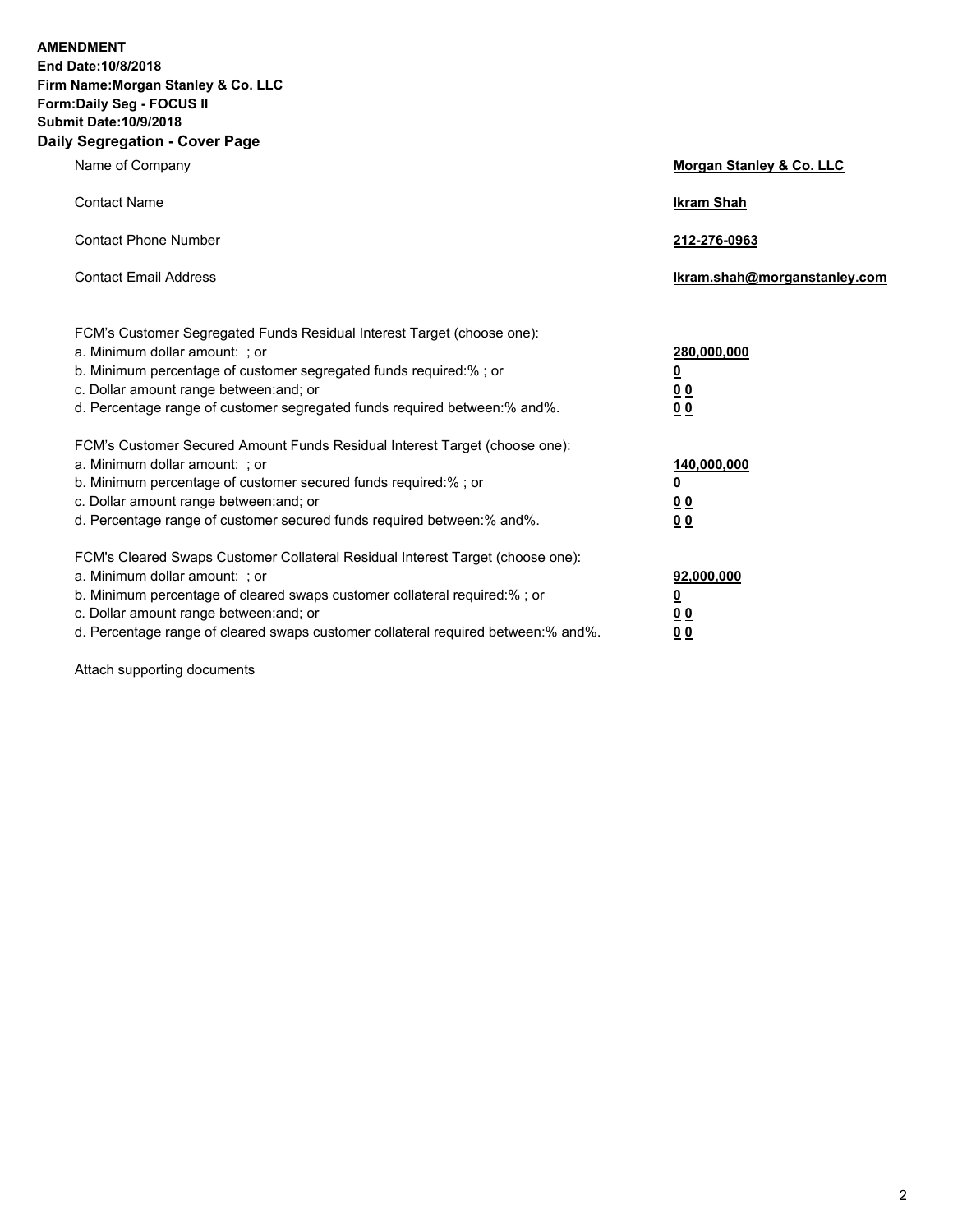## **AMENDMENT End Date:10/8/2018 Firm Name:Morgan Stanley & Co. LLC Form:Daily Seg - FOCUS II Submit Date:10/9/2018 Daily Segregation - Secured Amounts** Foreign Futures and Foreign Options Secured Amounts Amount required to be set aside pursuant to law, rule or regulation of a foreign government or a rule of a self-regulatory organization authorized thereunder **0** [7305] 1. Net ledger balance - Foreign Futures and Foreign Option Trading - All Customers A. Cash **2,481,913,437** [7315] B. Securities (at market) **2,300,251,381** [7317] 2. Net unrealized profit (loss) in open futures contracts traded on a foreign board of trade **432,293,985** [7325] 3. Exchange traded options a. Market value of open option contracts purchased on a foreign board of trade **19,539,600** [7335] b. Market value of open contracts granted (sold) on a foreign board of trade **-23,555,282** [7337] 4. Net equity (deficit) (add lines 1. 2. and 3.) **5,210,443,121** [7345] 5. Account liquidating to a deficit and account with a debit balances - gross amount **322,423,261** [7351] Less: amount offset by customer owned securities **-321,491,044** [7352] **932,217** [7354] 6. Amount required to be set aside as the secured amount - Net Liquidating Equity Method (add lines 4 and 5) **5,211,375,338** [7355] 7. Greater of amount required to be set aside pursuant to foreign jurisdiction (above) or line 6. **5,211,375,338** [7360] FUNDS DEPOSITED IN SEPARATE REGULATION 30.7 ACCOUNTS 1. Cash in banks A. Banks located in the United States **544,097,074** [7500] B. Other banks qualified under Regulation 30.7 **797,751,727** [7520] **1,341,848,801** [7530] 2. Securities A. In safekeeping with banks located in the United States **143,534,335** [7540] B. In safekeeping with other banks qualified under Regulation 30.7 **0** [7560] **143,534,335** [7570] 3. Equities with registered futures commission merchants A. Cash **7,878,864** [7580] B. Securities **0** [7590] C. Unrealized gain (loss) on open futures contracts **487,099** [7600] D. Value of long option contracts **0** [7610] E. Value of short option contracts **0** [7615] **8,365,963** [7620] 4. Amounts held by clearing organizations of foreign boards of trade A. Cash **0** [7640] B. Securities **0** [7650] C. Amount due to (from) clearing organization - daily variation **0** [7660] D. Value of long option contracts **0** [7670] E. Value of short option contracts **0** [7675] **0** [7680] 5. Amounts held by members of foreign boards of trade A. Cash **1,399,650,773** [7700] B. Securities **2,156,717,046** [7710] C. Unrealized gain (loss) on open futures contracts **431,806,886** [7720] D. Value of long option contracts **19,539,600** [7730] E. Value of short option contracts **-23,555,282** [7735] **3,984,159,023** [7740] 6. Amounts with other depositories designated by a foreign board of trade **0** [7760] 7. Segregated funds on hand **0** [7765] 8. Total funds in separate section 30.7 accounts **5,477,908,122** [7770] 9. Excess (deficiency) Set Aside for Secured Amount (subtract line 7 Secured Statement Page 1 from Line 8) **266,532,784** [7380]

- 10. Management Target Amount for Excess funds in separate section 30.7 accounts **140,000,000** [7780]
- 11. Excess (deficiency) funds in separate 30.7 accounts over (under) Management Target **126,532,784** [7785]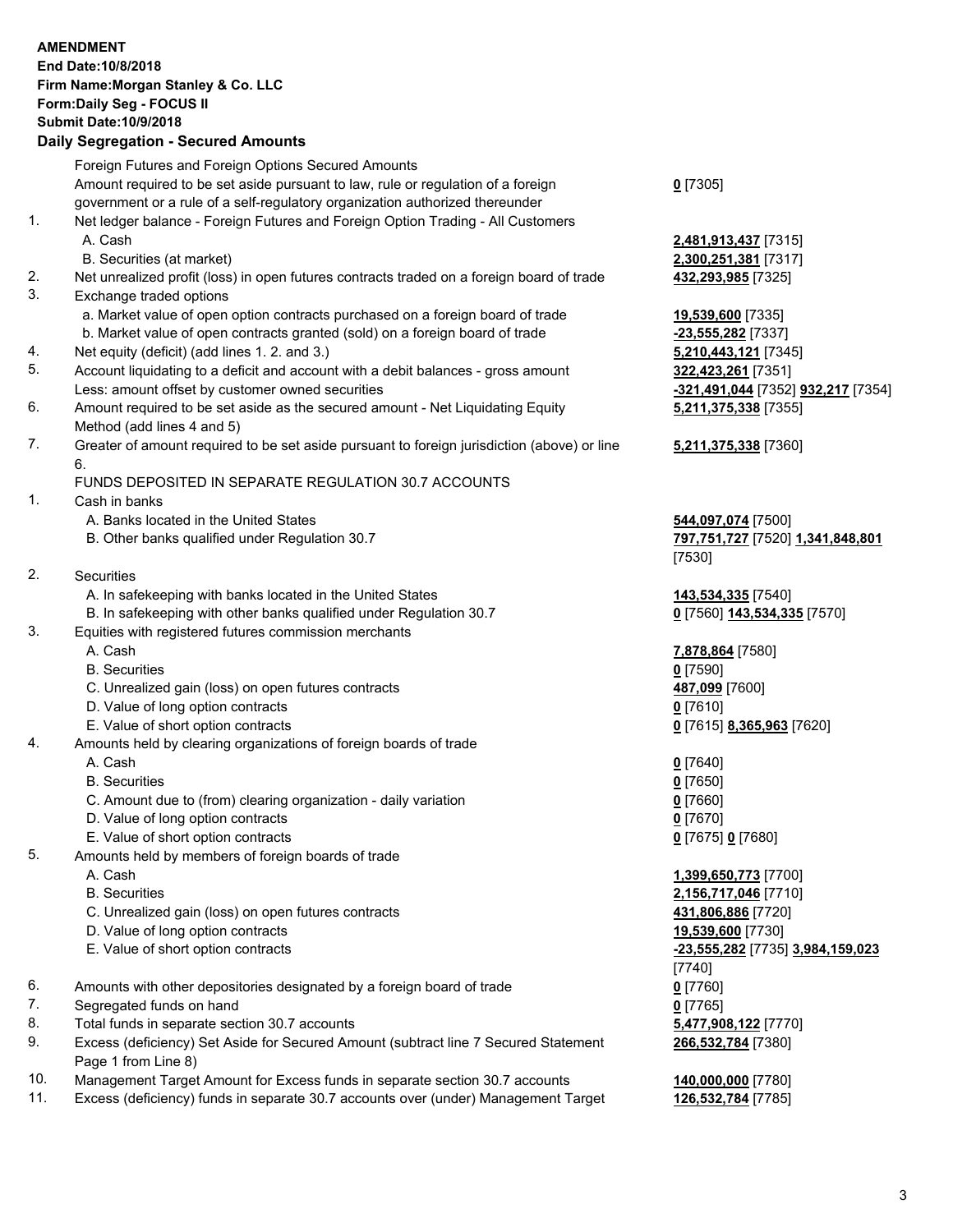|            | <b>AMENDMENT</b><br>End Date: 10/8/2018                                                                                                                       |                                             |
|------------|---------------------------------------------------------------------------------------------------------------------------------------------------------------|---------------------------------------------|
|            | Firm Name: Morgan Stanley & Co. LLC                                                                                                                           |                                             |
|            | Form: Daily Seg - FOCUS II                                                                                                                                    |                                             |
|            | <b>Submit Date: 10/9/2018</b>                                                                                                                                 |                                             |
|            | Daily Segregation - Segregation Statement                                                                                                                     |                                             |
|            | SEGREGATION REQUIREMENTS(Section 4d(2) of the CEAct)                                                                                                          |                                             |
| 1.         | Net ledger balance                                                                                                                                            |                                             |
|            | A. Cash                                                                                                                                                       | 11,942,245,799 [7010]                       |
|            | B. Securities (at market)                                                                                                                                     | 6,604,969,132 [7020]                        |
| 2.         | Net unrealized profit (loss) in open futures contracts traded on a contract market                                                                            | -1,619,328,428 [7030]                       |
| 3.         | Exchange traded options                                                                                                                                       |                                             |
|            | A. Add market value of open option contracts purchased on a contract market                                                                                   | 401,214,734 [7032]                          |
|            | B. Deduct market value of open option contracts granted (sold) on a contract market                                                                           | -590,936,973 [7033]                         |
| 4.         | Net equity (deficit) (add lines 1, 2 and 3)                                                                                                                   | 16,738,164,264 [7040]                       |
| 5.         | Accounts liquidating to a deficit and accounts with                                                                                                           |                                             |
|            | debit balances - gross amount                                                                                                                                 | 875,472,697 [7045]                          |
|            | Less: amount offset by customer securities                                                                                                                    | -872,620,825 [7047] 2,851,872               |
|            |                                                                                                                                                               | [7050]                                      |
| 6.         | Amount required to be segregated (add lines 4 and 5)                                                                                                          | 16,741,016,136 [7060]                       |
|            | FUNDS IN SEGREGATED ACCOUNTS                                                                                                                                  |                                             |
| 7.         | Deposited in segregated funds bank accounts                                                                                                                   |                                             |
|            | A. Cash                                                                                                                                                       | 4,834,442,438 [7070]                        |
|            | B. Securities representing investments of customers' funds (at market)                                                                                        | $0$ [7080]                                  |
|            | C. Securities held for particular customers or option customers in lieu of cash (at                                                                           | 664,329,343 [7090]                          |
| 8.         | market)                                                                                                                                                       |                                             |
|            | Margins on deposit with derivatives clearing organizations of contract markets<br>A. Cash                                                                     |                                             |
|            |                                                                                                                                                               | 5,864,797,673 [7100]<br>$0$ [7110]          |
|            | B. Securities representing investments of customers' funds (at market)<br>C. Securities held for particular customers or option customers in lieu of cash (at | 5,940,639,789 [7120]                        |
|            | market)                                                                                                                                                       |                                             |
| 9.         | Net settlement from (to) derivatives clearing organizations of contract markets                                                                               | -44,967,972 [7130]                          |
| 10.        | Exchange traded options                                                                                                                                       |                                             |
|            | A. Value of open long option contracts                                                                                                                        | 401,214,734 [7132]                          |
|            | B. Value of open short option contracts                                                                                                                       | -590,936,973 [7133]                         |
| 11.        | Net equities with other FCMs                                                                                                                                  |                                             |
|            | A. Net liquidating equity                                                                                                                                     | 6,276,835 [7140]                            |
|            | B. Securities representing investments of customers' funds (at market)                                                                                        | $0$ [7160]                                  |
|            | C. Securities held for particular customers or option customers in lieu of cash (at                                                                           | $0$ [7170]                                  |
|            | market)                                                                                                                                                       |                                             |
| 12.<br>13. | Segregated funds on hand<br>Total amount in segregation (add lines 7 through 12)                                                                              | $0$ [7150]                                  |
| 14.        | Excess (deficiency) funds in segregation (subtract line 6 from line 13)                                                                                       | 17,075,795,867 [7180]<br>334,779,731 [7190] |
|            |                                                                                                                                                               |                                             |

- 
- 15. Management Target Amount for Excess funds in segregation<br>16. Excess (deficiency) funds in segregation over (under) Management Target Amount **280,000,000** [7198] Excess (deficiency) funds in segregation over (under) Management Target Amount Excess

**54,779,731** [7198]